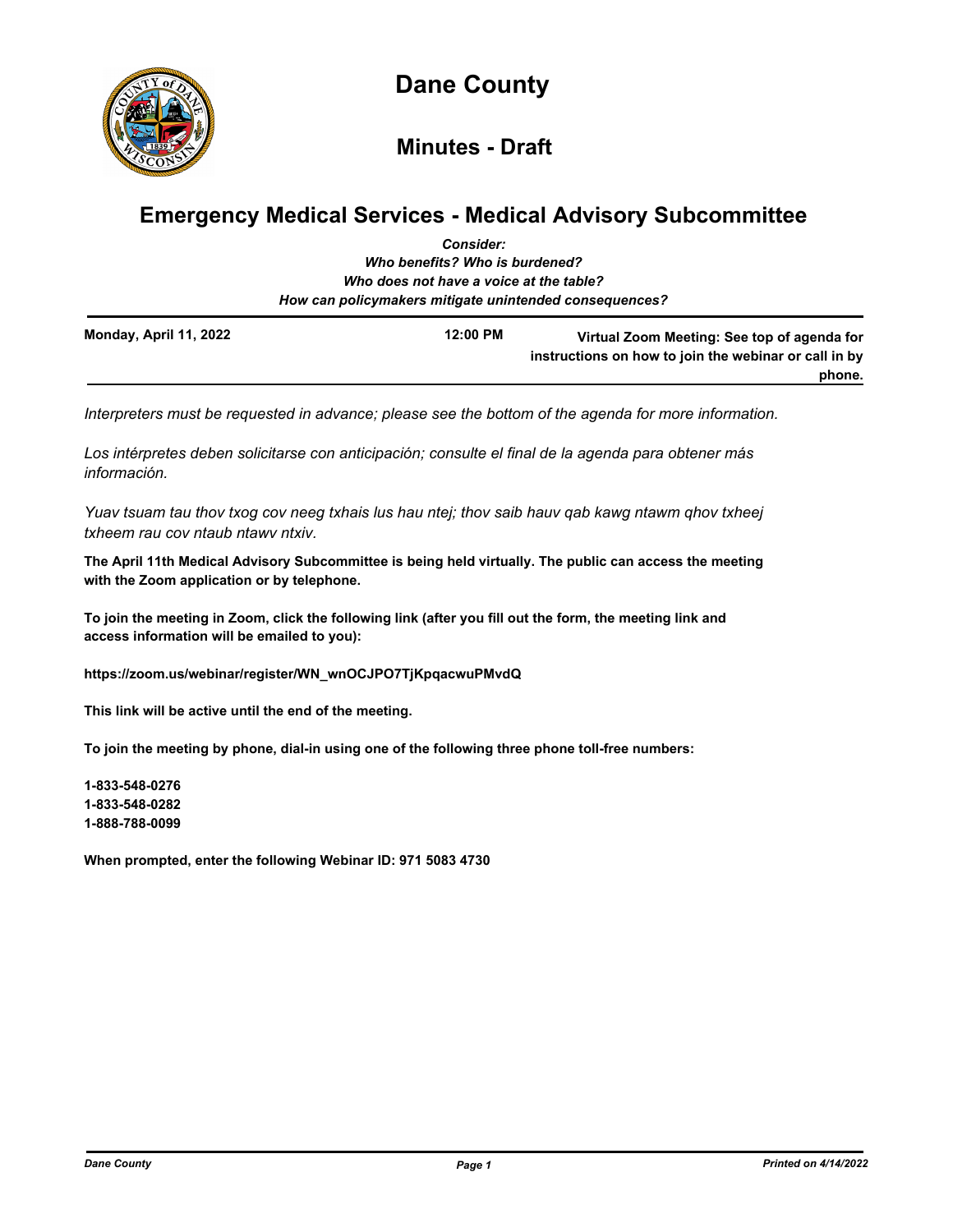**If you want to submit a written comment for this meeting, or send handouts for board members, please send them to: dcems@countyofdane.com**

**PROCESS TO PROVIDE PUBLIC COMMENT: ANY MEMBERS OF THE PUBLIC WISHING TO REGISTER TO SPEAK ON/SUPPORT/OPPOSE AN AGENDA ITEM MUST REGISTER USING THE LINK ABOVE (even if you plan to attend using your phone).**

**In order to testify (provide public comment), you must be in attendance at the meeting via Zoom or phone, you will then either be unmuted or promoted to a panelist and provided time to speak to the body.**

**Registrations to provide public comment will be accepted until 30 minutes prior to the beginning of the meeting.**

### **A. Call To Order**

**The meeting was called to order at 12:01pm.**

- Present 16 SCOTT ALLAIN, CHRIS CARBON, PAUL HICK, KACEY KRONENFELD, STEPHANIE LEHMANN, MIKE LOHMEIER, MIKE MANCERA, MEL PEARLMAN, LISA SCHIMELPFENIG, TINA STRANDLIE, DAVID PENA, CORY HROMOTKO, ERIC LANG, JEFF VANBENDAGOM, DR JOHN AGUILAR, and BRANDON RYAN
- Absent 13 SHERRY CASALI, DREW DEAN, KRISTEN DRAGER, TERESA FIEDT, ERIN POLKINGHORN, JEFF POTHOF, DAN WILLIAMS, MEGAN GUSSICK, ABIGAIL DAHLBERG, GREG BAILEY, AURORA LYBEK, JOSH ROSS, and CHRIS WALTERS

*Additional members present: Michael Adams Guests: Michael Kim, Michael Spigner, Charles Tubbs, Steph Byrnes, Stephanie Johnson, Megan Childers, Chris Dennis, Jerry McMullen, Jeff Dostalek, Julie Gorman, Betty Brien, Belle Koch, Tracie Halvorsen, Nicole Bennett, Jaclyn Bleifuss Staff: Carrie Meier, Eric Anderson, Courtney Morency*

## **B. Consideration of Minutes**

MEDICAL ADVISORY SUBCOMMITTEE MARCH 2022 MINUTES

#### **The minutes were approved.**

#### **C. Discussion Items**

Special Coordinators Check In – STEMI, Stroke, Trauma, SEPSIS

*Meier to send updated contact list out to MAS panelists. The hope is to have coordinators attend MAS twice a year. The STEMI Coordinators will begin meeting quarterly once again and were asked to provide what is expected of providers in the field when calling a STEMI. Other coordinators give brief update on recent activities.*